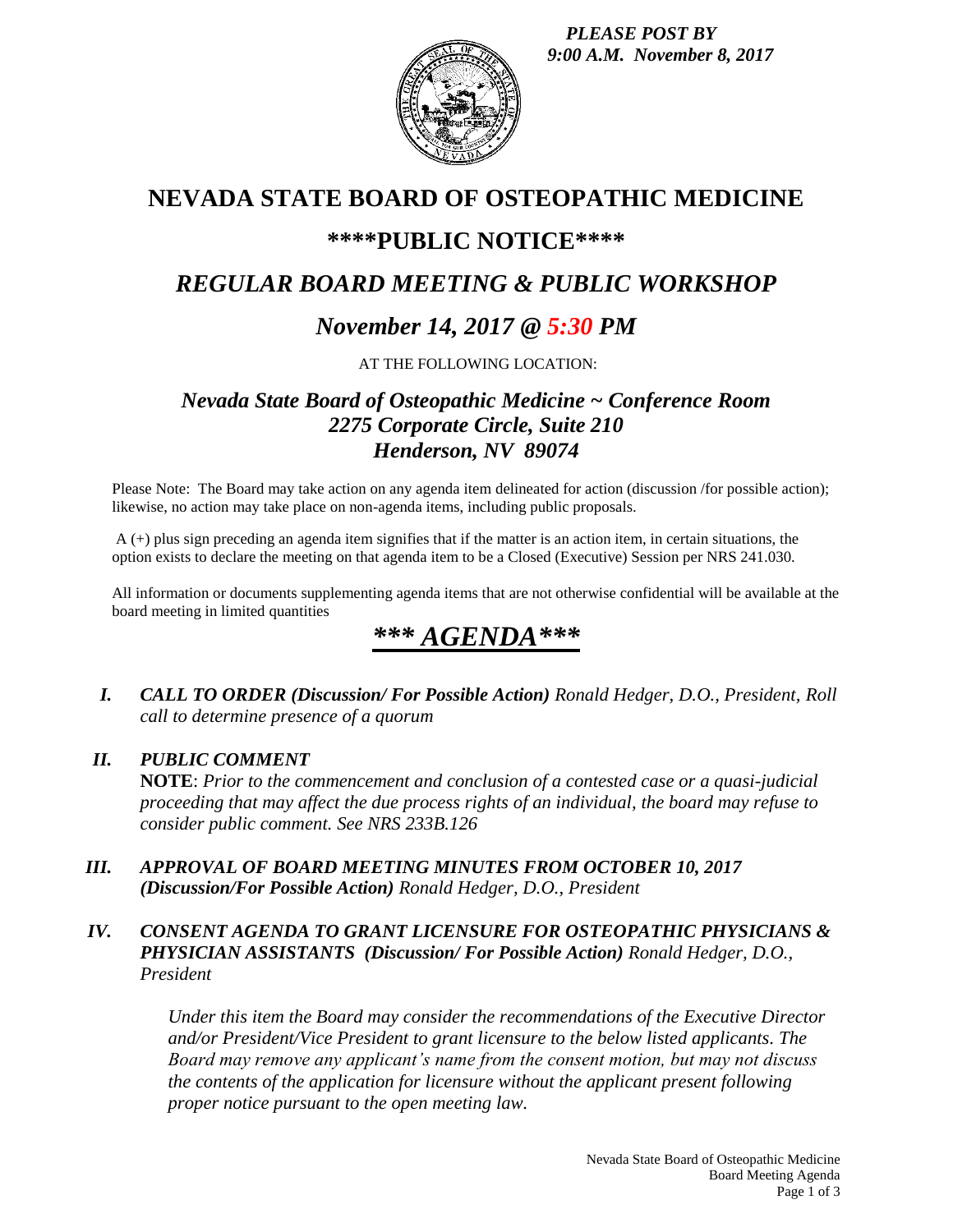*Consent agenda to grant FULL LICENSURE to the following applicants:*

| <b>Osteopathic Physician Name</b> | <b>Specialty</b>          |
|-----------------------------------|---------------------------|
| Kippie Jonas, D.O.                | <b>Emergency Medicine</b> |
| Jaspreet Mann, D.O.               | Neurology                 |
| Trung Nguyen, D.O.                | <b>General Surgery</b>    |
| Shane Sergent, D.O.               | <b>Emergency Medicine</b> |
|                                   |                           |

*Physician Assistant Supervising Physician Ryan Cho, PA-C Harry Pan, D.O.*

- *V. +CONSIDERATION OF APPLICATION FOR FULL LICENSURE FOR OSTEOPATHIC PHYSICIAN KIN YEE, D.O.(personal appearance), (Discussion/For Possible Action) (NOTE: The Board may go into closed session pursuant to NRS 241.030 to move to a closed session because the discussion may involve this applicant's character, alleged misconduct, professional competence, or similar items). Ronald Hedger, D.O., President*
- *VI. CONSIDERATION/APPROVAL OF FY20165-17 AUDIT AS REQUIRED PER NRS 218G.400, (Discussion/For Possible Action) Ronald Hedger, D.O.,*
- *VII. PRESENTATION BY THE NATIONAL BOARD OF OSTEOPATHIC MEDICAL EXAMINERS (Discussion) Ronald Hedger, D.O., President*

#### *VIII. EXECUTIVE DIRECTOR'S REPORT*

- *a. Financial Statements*
- *b. Licensing*
- *c. Interstate Medical Licensure Compact update*
- *IX. LEGAL REPORT (Discussion/Action) by Louis Ling, Board Counsel and/or Rosalie Bordelove, Deputy Attorney General*
- *X. ITEMS FOR FUTURE DISCUSSION/ACTION/UPCOMING AGENDA*
- *XI. PRESIDENT'S REPORT on Board Business, Ronald Hedger, D.O., President*

#### *XII. PUBLIC COMMENT*

*Prior to the commencement and conclusion of a contested case or a quasi-judicial proceeding that may affect the due process rights of an individual, the board may refuse to consider public comment. See NRS 233B.126.*

*Under the public comment item, members of the public may bring matters not appearing on this agenda to the attention of the Board. The Board may discuss but may not act on the matters at this meeting. A citizen may speak on a matter not on the posted Agenda after all matters listed on the posted Agenda have been acted upon by the Board, but only after receiving recognition and consent of the Chairman of the Board. If the Board desires, the matters may be placed on a future agenda for action.*

*In consideration of others, please avoid repetition and limit your public comments to no more than five (5) minutes. The Board may also allow public comment on specific agenda items as they are called, as well as during the Public Comment portion of the Board meeting.*